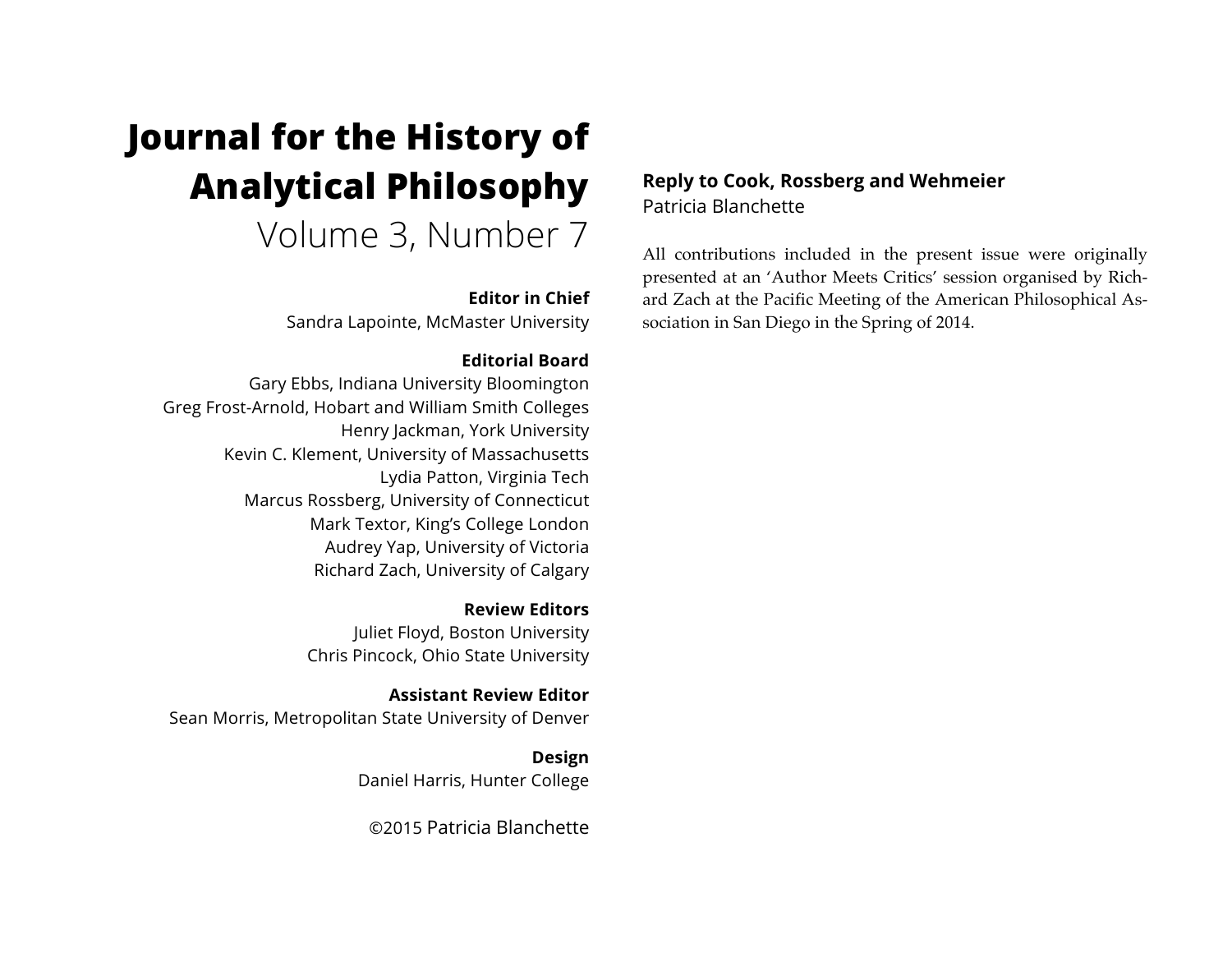# **Reply to Cook, Rossberg and Wehmeier**

# Patricia Blanchette

## **1. Summary of** *Frege*'*s Conception of Logic*

Frege's attempt to reduce arithmetic to logic gave rise not just to a beautiful system of quantified logic, but also to a deep and fruitful understanding of the nature of theories, of theoretical reduction, and of logic itself. While the method Frege chose for effecting his reduction has turned out to be unworkable for multiple reasons, the conception of logic that grounds that attempt is, in my view, an important and very promising approach to this notoriously slippery subject-matter. The goal of *Frege's Conception of Logic* is to give a clear account of Frege's central views about the nature of logic and of a network of closely-related issues, and to assess the plausibility of those views.

A central theme of the book is that an understanding of Frege's fundamental views about logic requires an appreciation of his view of the connection between logic and what we might call 'conceptual analysis.' The heart of Frege's life-work, the attempt to reduce arithmetic to logic, consisted of a two-stage project: first, the careful analysis of central arithmetical notions in terms of what he took to be simpler ones; and secondly, the rigorous proof of the thus-analyzed truths from purely-logical principles. As is evident to even the most casual reader of Frege's *Grundgesetze*, the truths that Frege actually proves do not seem, at first or even at second glance, very similar to ordinary truths of arithmetic: they are instead truths about quite complicated functions, and about odd objects called 'value-ranges.' Nevertheless, Frege's central claim is that the proofs establish the purely logical status of arithmetic. The immediate question facing the Frege-interpreter is that of how the proven truths are related to such ordinary arithmetical claims as, for example, that expressed by 'every number has a successor.' Only in virtue of some relatively straightforward relation between the two kinds of truth, one that preserves logical truth, will the logicist claim (that arithmetic is part of logic) follow from the success of Frege's proof-theoretic project.

The answer defended in *Frege's Conception of Logic* is that the truths Frege proves in *Grundgesetze* are (or would be, if all had gone well) self-evidently logically equivalent with good analyses of the ordinary truths of arithmetic. This is a mouthful, and it's not a thesis that Frege articulates clearly. The claim I defend in Chapter 1 is that a careful look at Frege's extremely-careful procedure, especially in *Grundlagen* and *Grundgesetze*, makes it plain that this is the way he understands the relation between the truths he proves and the ordinary truths of arithmetic.

This raises the question of how Frege understood the relationship between analysandum and analysans, and the further question of whether this relationship, as he understands it, is really sufficient to underwrite the logicist inference, that inference from the purely-logical status of analysans (as demonstrated via proof) to the purely-logical status of analysandum, i.e. of ordinary arithmetical truth. This question is addressed in Chapters 2 – 4. Chapter 2 sharpens the question by examining Frege's view of thoughts (*Gedanken*). Thoughts are the nonlinguistic things expressed by sentences (both of natural and of formal languages); they are the items one knows, doubts, and believes; they are the items that bear to one another such relations as those of logical entailment and inconsistency; and they are the items whose truth is demonstrated via proof. Our central question, then, is that of how the thoughts in which a *Grundgesetze* proof culminates are related to the thoughts expressed by the sentences of ordinary arithmetical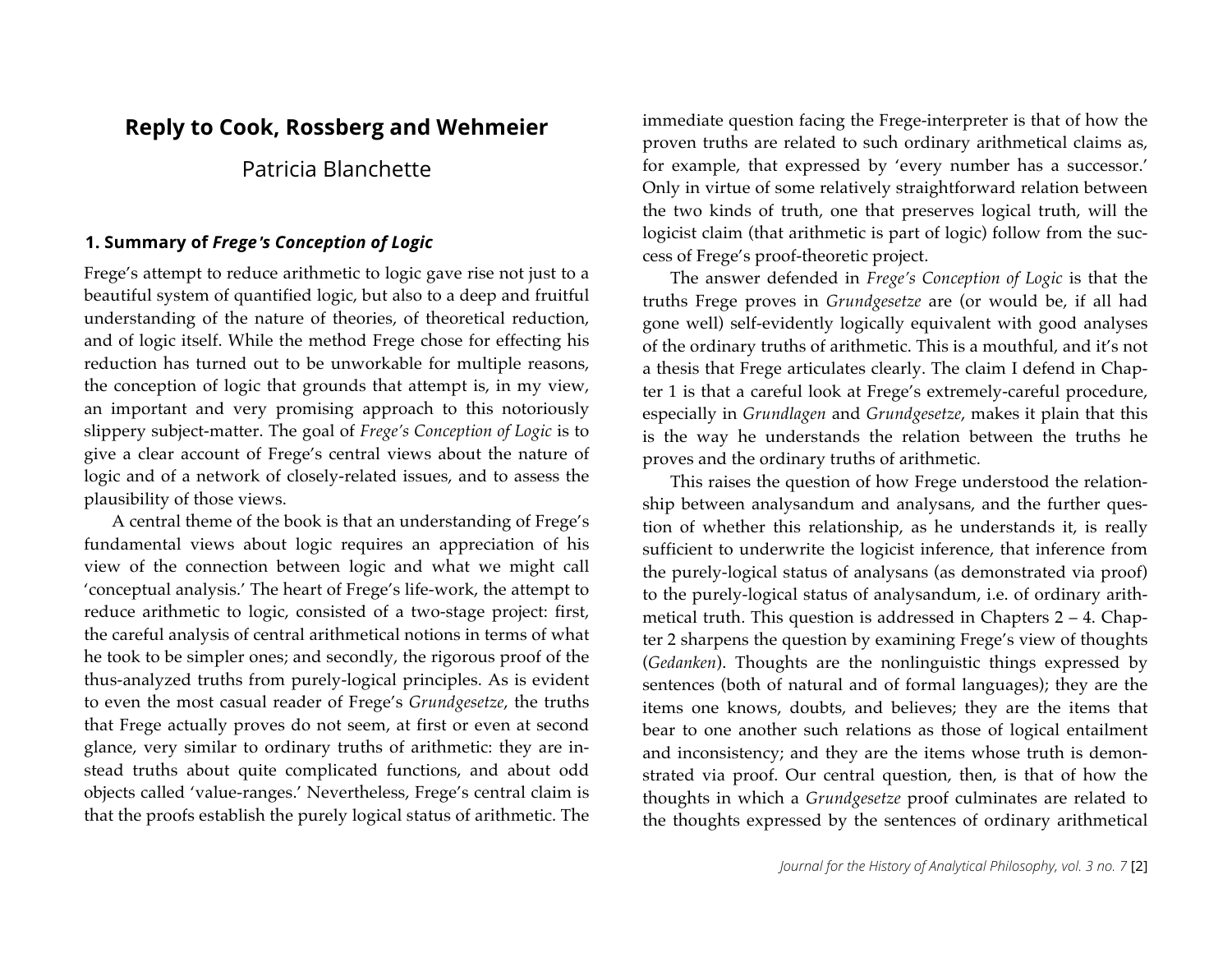discourse. This way of framing the issue makes it clear that there are some important *prima facie* difficulties for the Fregean enterprise. The first is that the large semantic difference between the sentences of ordinary arithmetic and the sentences appearing in *Grundgesetze* would seem to guarantee that the thoughts expressed in each case are strikingly different. Perhaps most vividly: it would appear that the singular terms (e.g. numerals) of Frege's formal work don't even refer to the same objects as do the numerals of ordinary arithmetical sentences, with the result that the connection between Frege's proven thoughts and the thoughts of ordinary arithmetic begins to look very tenuous. The response defended in Chapter 4 is that when we correctly understand Frege's view of the connection between sentences, senses, and references, we can see that the close connection between thoughts (that is, between those proven in *Grundgesetze* and those that make up ordinary arithmetic) needed for Frege's project does not require preservation of singular-term reference, but turns instead on a semantically rich similarity relation between whole thoughts. It is argued here that, if Frege had been right that every universallyquantified biconditional is logically equivalent to an associated identity-statement, then he would have been right that the truths of ordinary arithmetic bear just this relationship to truths demonstrable via pure logic.

Prior to the detailed treatment in Chapter 4 of Frege's reductive analyses, Chapter 3 treats a particular difficulty concerning Frege's use of function-terms. Frege is often held, and with a good deal of textual support, to have thought that every referring oneplace function-term of first level must refer to a function that's defined over every object. This bizarre view, if upheld strictly, would have the result either (a) that such ordinary function terms as  $" + 2"$  refer to functions that are defined over such objects as the Eiffel Tower, despite the fact that no competent user of the term is in possession of criteria that would determine the result of applying that function to that object, or (b) that such ordinary functionterms fail to refer. The disruptive effects of adopting the latter view include the conclusion that, given Frege's general semantic views, no sentence of ordinary arithmetic has a truth-value. The purpose of Chapter 3 is to argue that the textual passages that are taken to support this account of Frege do not in fact do so, and that he simply doesn't hold the bizarre view in question.

By the end of Chapter 4, I take it to be established that, on Frege's view, the question of whether a given thought is logically entailed by a collection of other thoughts can turn in part on what's expressed by some of the simple terms in the sentences used to express those thoughts. This is why conceptual analysis, which is often for Frege a matter of bringing to light hidden complexity in the contents of such terms, is critical to demonstrations of logical entailment, as in the central project of *Grundgesetze*. This means, amongst other things, that relations of logical entailment between thoughts do not, in general, supervene on the syntactic structure of the sentences used to express those thoughts. Because syntactically simple terms can express logically-complex content, logical entailment (a relation between thoughts) is generally considerably richer than is formal derivability (a relation between sentences).

The recognition of the importance of semantic content to logical relations helps to clarify what's going on in the famous disagreement between Frege and David Hilbert over proofs of consistency and independence in geometry. Chapter 5 is a discussion of this disagreement. It is argued that, contrary to some widespread and dismissive views of Frege's side of the debate, Frege had a good point: that, if one means by 'consistent' and 'independent' what Frege means by these terms, according to which they apply in the first instance to thoughts rather than to sentences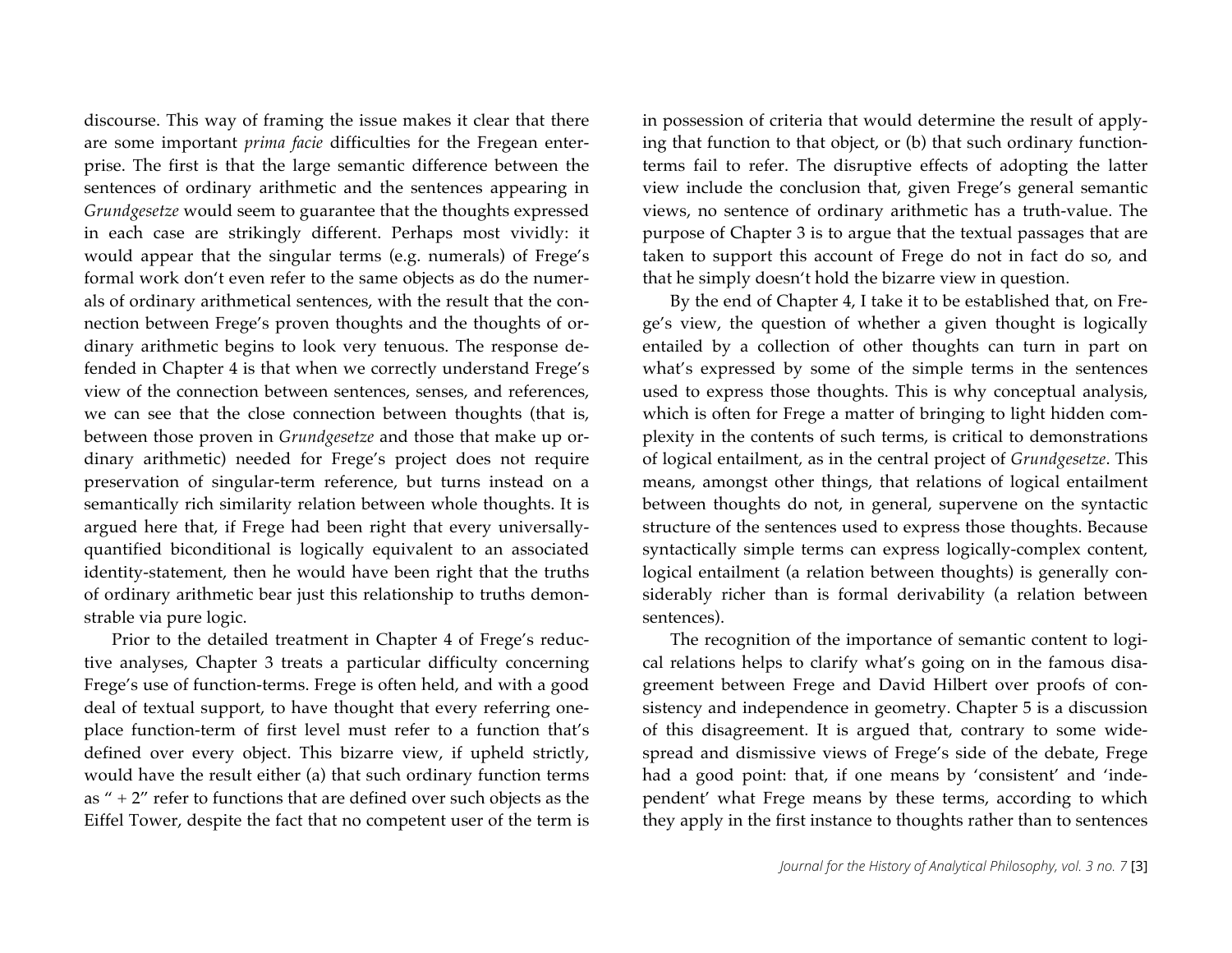or to defining conditions, then Frege was right: Hilbert's demonstrations do not demonstrate consistency or independence. This is not to say that Hilbert was in any sense mistaken: Hilbert's technique works unproblematically for the demonstration of what he (and, for the most part, everyone following him) meant by 'consistent' and 'independent.' The importance of this point is twofold: we gain a clearer understanding of Frege's way of conceiving of the logical relations, and we gain a clearer understanding of just what one needs to suppose about the fundamental logical relations in order to take it that broadly Hilbert-style techniques are effective.

Chapter 6 examines some of the central similarities and differences between Frege's understanding of logical entailment and the more modern view on which entailment is a matter of truthpreservation across structures. While there are some clear and important connections between the two conceptions, the differences are significant: the model-theoretic entailment of a sentence φ by a set Γ of sentences is neither a necessary nor a sufficient condition of logical entailment between the thoughts expressed by those sentences. The differences in each direction are, I think, instructive both for understanding Frege, and for understanding some important features of model-theoretic entailment.

Chapter 7 treats the question of whether Frege's understanding of logic and of formal systems is compatible with metatheory. The central claim defended here is that Frege does not hold the 'universalist' position often attributed to him, on which it is impossible coherently to make sense of metatheoretic investigations. I argue that Frege's view is compatible with metatheory, and that he is invested in a handful of metatheoretic claims, most importantly those that have to do with the adequacy of his formal system to the demands of the logicist project. This chapter also investigates the relationship of some central contemporary meta-

theoretic issues to Frege's project. The conclusion here is that while the completeness of a formal system is not of particular interest from a Fregean point of view, the properties of consistency and soundness are of clear interest, as is something very like categoricity. Here again, I take it that the comparison between Frege and his successors is useful not just for a better understanding of Frege, but also for a better understanding of our own use and treatment of formal systems.

Chapter 8, a brief conclusion, sums up what I take to be some of the central lessons to be learned by the failures and successes of various parts of Frege's program. The inconsistency of Frege's formal system infects not just that formal apparatus, but the whole of Frege's way of conceiving of value-ranges. It therefore undermines not just the (attempted) proofs in *Grundgesetze* and the proof-sketches in *Grundlagen*, but also the attempted analyses in both works. The first incompleteness theorem also shows that Frege's axiomatic approach to the demonstration of logicism is unworkable. None of these points, however, affects the broadly Fregean account of the nature of logic and of the connections between logic, language, and justified inference. I take it that Frege is on entirely solid ground when insisting on the relevance of content to logical entailment, and on the consequent importance of notions of independence and consistency that are not demonstratable via the construction of models. And I take it that the view that underwrites this position, on which conceptual analysis is an important tool in the investigation of logical relations, is a view that's here to stay, and one whose significance we have yet to fully understand.

#### **2. Reply to Cook, Rossberg and Wehmeier**

Let me begin by saying how much I appreciate the thoughtful and helpful contributions made by Roy Cook, Marcus Rossberg, and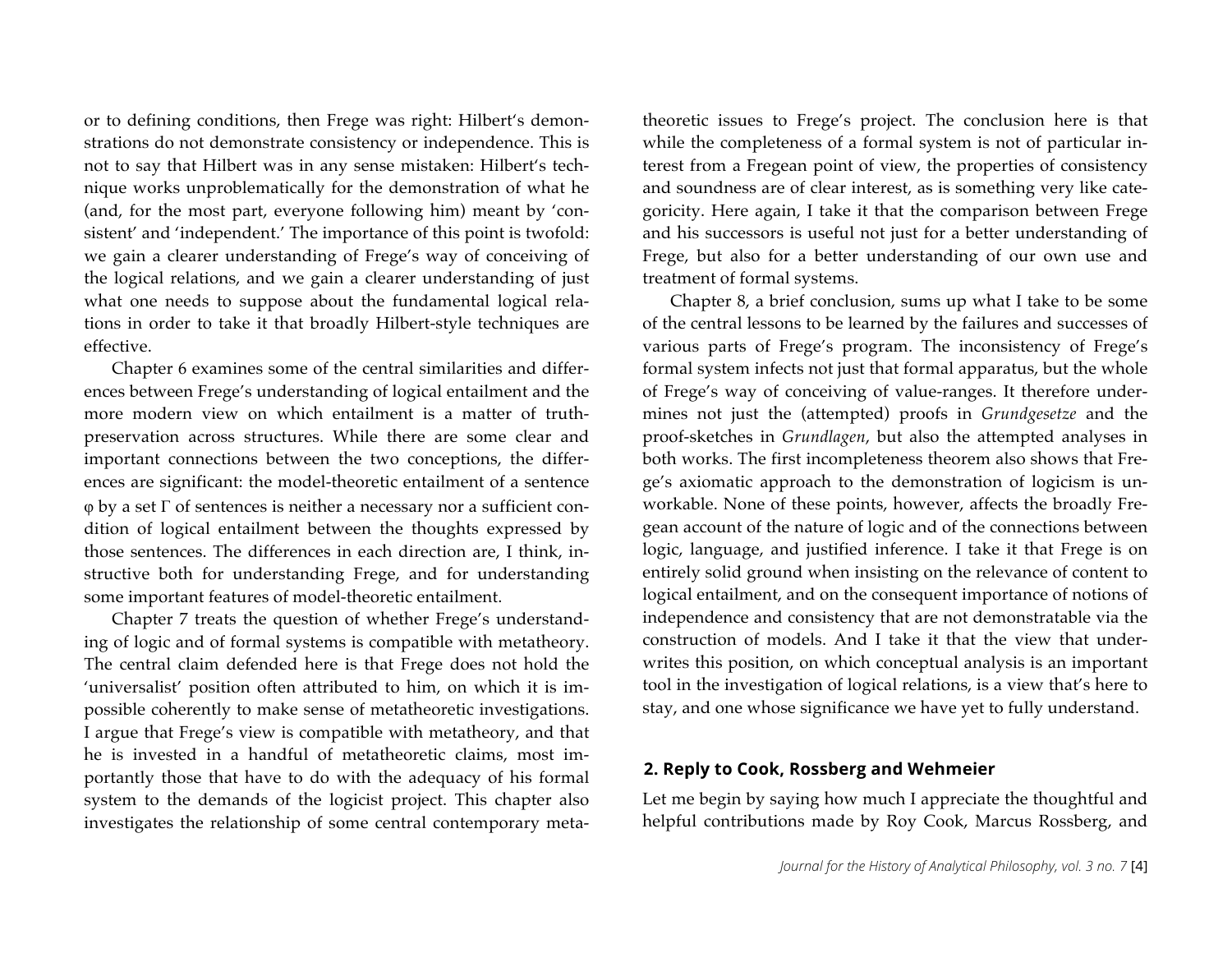Kai Wehmeier. It is a delightful experience to have one's work subjected to the kind of serious and sympathetic scrutiny to which these three have subjected mine, and I am very grateful.

#### **2.1 General Introduction: Total Functions**

I'll begin by focusing on the central issue taken up by Cook and Wehmeier, the issue of what exactly Frege meant by the 'sharp boundaries' requirement on functions. While this issue is, as Cook and Wehmeier explain, to some extent tangential to the overall logicist project, having strictly speaking to do with the semantics of function-terms, nevertheless the issue is an important one, I think, for understanding Frege's general views of the nature of mathematics and of mathematical objects.

Frege says, in a large number of places, that functions must be defined over 'all arguments.' A sample of the relevant texts is as follows.

[A] first-level function with one argument always has to be so constituted that an object results as its value, whatever object is taken as its argument. $^{1}$ 

A definition of a concept (a possible predicate) must be complete. It has to determine unambiguously for every object whether it falls under the concept or not (whether the predicate can be applied to it truly). Thus, there must be no object for which, after the definition, it remains doubtful whether it falls under the concept...<sup>2</sup>

He also says some things that are arguably incompatible with what he's said in these passages. For example, in "Function and Concept," he notes that

So long as the only objects dealt with in arithmetic are the integers, the letters *a* and *b* in  $'a + b'$  indicate only integers; the plus-sign need be defined only between integers.<sup>3</sup>

Frege also notes in his *Grundgesetze* discussion of criteria for acceptable definitions that while it is impermissible to first define a function-term over merely part of one's domain, and later go on to use the thus partially-defined term to extend the definition to the rest of that domain (the practice of 'piecemeal definition,' as he calls it), it is nevertheless unproblematic to define a function-sign just over a specific domain of objects that does not include all of the mathematical objects there are. One must simply make sure, in Frege's view, to confine the use of that sign to the theory of that domain over which it is defined. See for example *Grundgesetze* II section 61:

It is, moreover, very easy to avoid multiple explanations of the same sign. Instead of first explaining it for a restricted domain and then using it to explain itself for a wider domain, that is, instead of employing the same sign twice over, one need only choose different signs and to confine the reference of the first to the restricted domain once and for all, so that the first definition is also complete and draws sharp boundaries.<sup>4</sup>

The question, then, is what to make of these apparently-conflicting pronouncements of Frege's. The view for which I've argued briefly in the book, and at more length in my  $[2012]$ <sup>5</sup>, is that when Frege claims that functions must be defined over 'every argument,' he has in mind what would have seemed entirely commonplace to his contemporary audience, the idea that a given mathematical theory is typically a theory of a particular domain, e.g. of the reals, or of the integers, or of geometric constructions in Euclidean space, etc.

The talk of 'every argument' is, in such a context, talk of every object, or function, under discussion in the theory. When Frege rails against his contemporaries for violating his requirement, the practice he objects to is in each case a practice in which function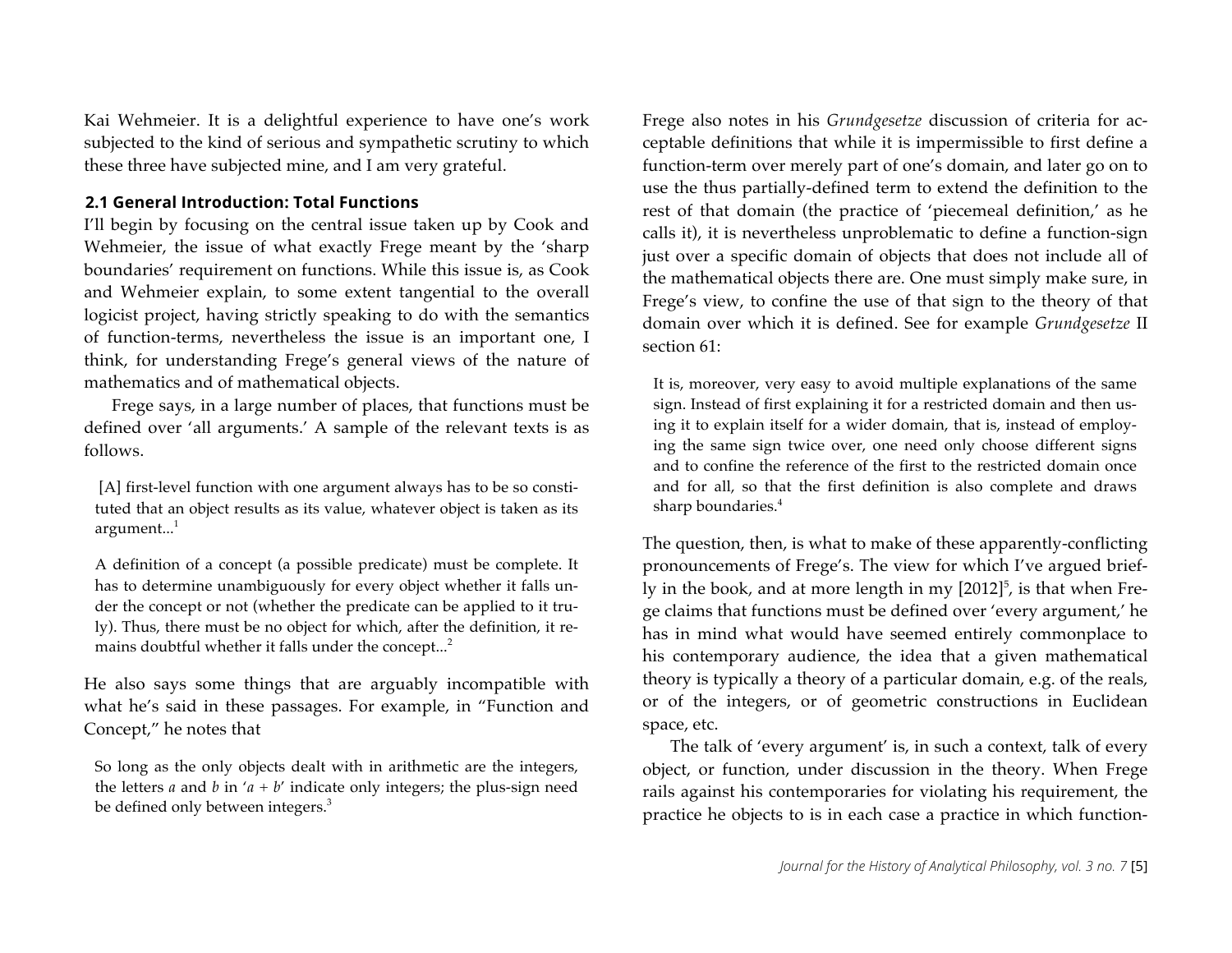signs are defined over only a portion of the mathematical domain in question.

Frege's reasons for the requirement of total definition are straightforward, and have entirely to do with his overriding concern with rigor. As against the practice of piecemeal definition, Frege notes that the practice leaves open the possibilities (i) of failing to account for some cases, thereby giving rise to well-formed sentences with no truth-value; and (ii) of contradicting, via later stipulations, what one has laid down with earlier. The difficulty noted in (i) is the central concern throughout Frege's discussions of definition and of the semantics of formal languages. In order to ensure rigor, as Frege sees it, it is essential that we never have well-formed sentences that lack a truth-value, since such gaps will interfere with the cardinal requirement on inference-rules that they be truth-preserving. This requirement on sentences carries with it the general requirement that no well-formed term lack a reference, and hence that every function referred to by a functionterm be defined over every object, function (of appropriate level), or *n*-tuple thereof to which it is possible to refer in the theory.

The requirement that every well-formed piece of language have a reference, which I've elsewhere called the requirement of 'linguistic completeness,' does not imply the strong requirement sometimes attributed to Frege, the requirement that every function be defined over every object, function, or *n*-tuple whatsoever. It does not, most importantly, imply that those functions referred to in a formal language must be defined over nonmathematical objects, or even over mathematical objects not treated by the theory. In what are arguably the most easily-misleading passages dealing with the requirement of linguistic completeness, Frege would seem to contravene this claim, apparently holding the bizarre view that mathematical functions must be defined over such objects as the sun and the moon. The strangeness of this requirement is seen

not just in the fact that no other mathematicians' functiondefinitions satisfy it, but that even Frege's own definitions fail to do so. It is important to notice here, though, that Frege's point is the conditional one: if our language contains a sign for a given celestial body, then we are required to lay down what value each of our first-level functions delivers for this object as argument. The requirement is once again that of linguistic completeness, not of definition over objects alien to the theory in question.

The requirement on function-signs comes out clearly in Frege's construction of his own system in *Grundgesetze*, and in his proof that his own function-signs meet it. The requirement is, as Frege puts it, that each function-term has reference. And the relevant sufficient condition for having reference, as applied to a first-level function of one argument, is that each result of completing that function-term by a referring object-name itself have reference.<sup>6</sup> And now one might ask: which referring object-names does Frege mean? Does he mean all such names, including e.g. names of celestial bodies, French architectural marvels and as-yet undiscovered mathematical objects? Or does he mean the names in the language of *Grundgesetze*? The answer here is unequivocal: Frege demonstrates that each first-level one-place function-term of *Grundgesetze* refers by demonstrating that the result of its completion by a referring object-name of *Grundgesetze* itself refers. (Similarly for function-names of higher type.) There is no requirement that the functions referred to be defined over outlying objects; and if there were such a requirement, Frege's functions would very plainly fail it. Similar considerations arise with respect to the definitions of the function-signs themselves, on which Frege's proof of their referentiality turns. The semantics of Frege's value-range operator is partly governed by the requirement of its consistency with Basic Law V, which determines the truth-condition of each identity sentence of the form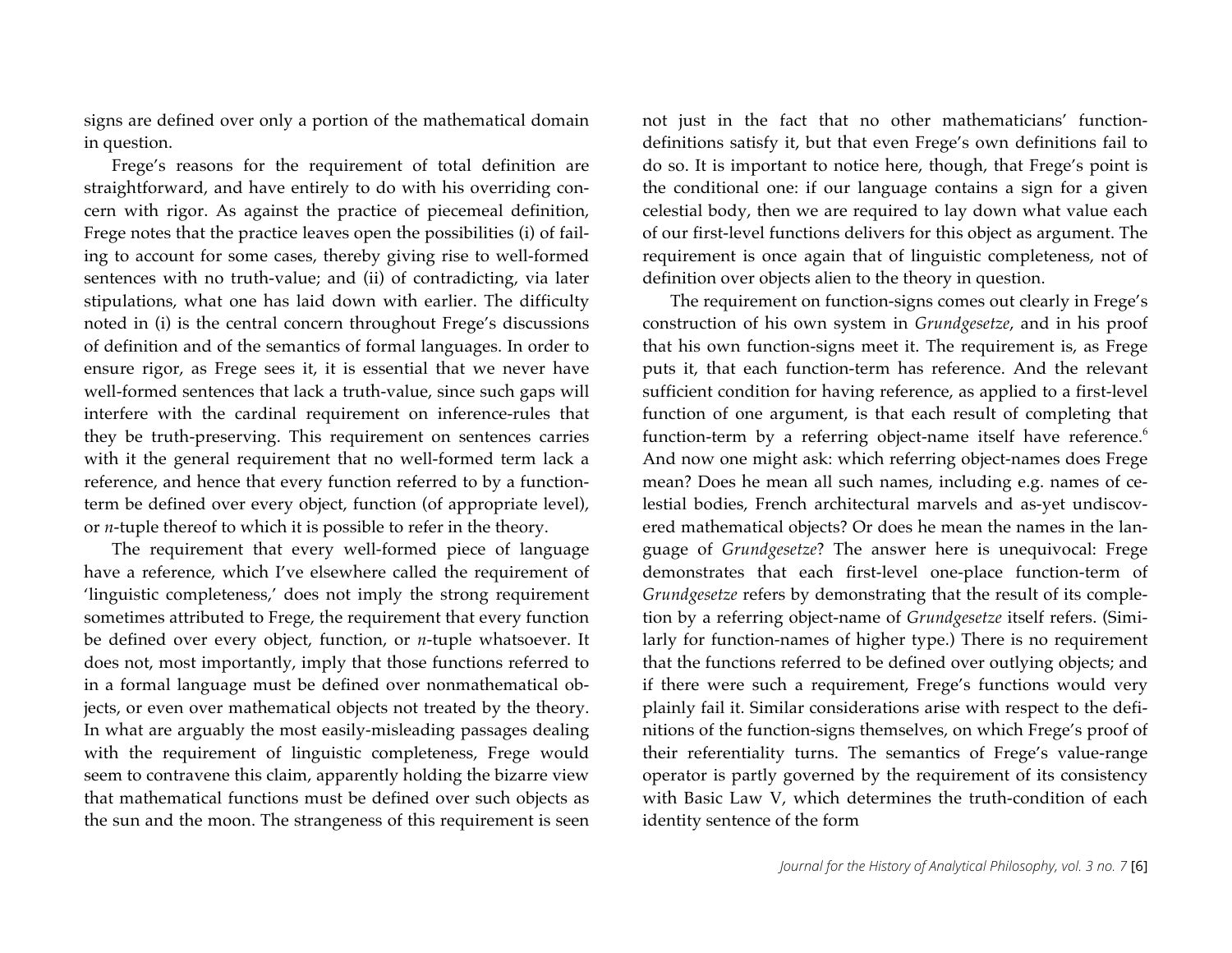(1) 
$$
\varepsilon'\Phi(\varepsilon) = \alpha'\Psi(\alpha)
$$

namely that it have the same truth-value as does

 $(2)\forall x(\Phi(x) = \Psi(x))$ 

In *Grundgesetze* I section 10, Frege notes that this requirement does not determine truth-conditions for those sentences of the form

$$
(3) a = \varepsilon' \Phi(\varepsilon)
$$

$$
\overline{\text{or}}
$$

(4) ε′Φ(ε) = a

where the singular term a is not of the form  $\alpha \Psi(\alpha)$ . That is to say, without some further stipulation, function-terms of the form " $\varepsilon' \Phi(\varepsilon) = ...$ " and "... =  $\varepsilon' \Phi(\varepsilon)$ " would fail the requirement of linguistic completeness. Frege's way of augmenting Basic Law V so as to meet this requirement is what's of most interest to us: he famously meets the requirement by providing stipulations that fix truth-conditions for those instances of (3) and (4) in which the term a is a name of a truth-value. That's it. No other terms are considered, and the functions in question are defined over no other objects. Frege's functions, in short, are not defined over any objects other than those that can be referred to in the quite restricted language of *Grundgesetze*. As Frege says, if one were to use the framework of *Grundgesetze*'s language for another purpose, one that involved reference to additional objects, one would simply make stipulations, at the outset of one's specification of the semantics of the language, sufficient to cover these cases as well.

My view, in short, is that Frege's view of mathematical languages involves these theses: (a) that each such language is interpreted via a specific collections of thoughts, which collection of thoughts is often the theory of a given mathematical domain; (b) that rigor requires that each well-formed function-term and objectterm of such a language have a determinate reference; and hence (c) that each function referred to by a function-term of such a language must be defined over every object (or function of appropriate level) in the domain of the theory. The view that mathematical functions must be defined over objects not treated of in the theory in question, so that e.g. the function referred to by 'square-root of' in a language dealing with real numbers must be defined over the Eiffel Tower, is a thesis that, in my view, Frege never held.

#### **2.2 Reply to Cook**

Roy Cook raises the following very interesting issue. If, as I claim, Frege understands formal languages in such a way that the firstlevel quantifiers of two languages might have different domains, then Frege is, as Cook puts it, "saddle[d] ... with an unattractive (for him) sort of relativism." The "relativism" arises with respect to those terms whose reference depends on the range of the quantifiers. For example, as Cook points out, the ordered pair  $\langle a, b \rangle$ , where a and b are objects, is, according to *Grundgesetze*, the valuerange of that concept under which fall all and only the valueranges of those two-place functions that map arguments a and b, in that order, to the True. If the second-level quantifiers in L1 and L2 have different ranges (as will generally be the case if their firstlevel quantifiers have different ranges), then the collection of functions figuring in L1's version of that ordered pair will be different from the collection of functions figuring in L2's version, so that the ordered pair serving as, say,  $\langle T, F \rangle$  in L1 is not the same object as is that serving as  $\langle T, F \rangle$  in L2. And perhaps worse, as Cook puts it, "there is nothing special about this example other than its sim- -plicity on the varying domains approach the identity of the car-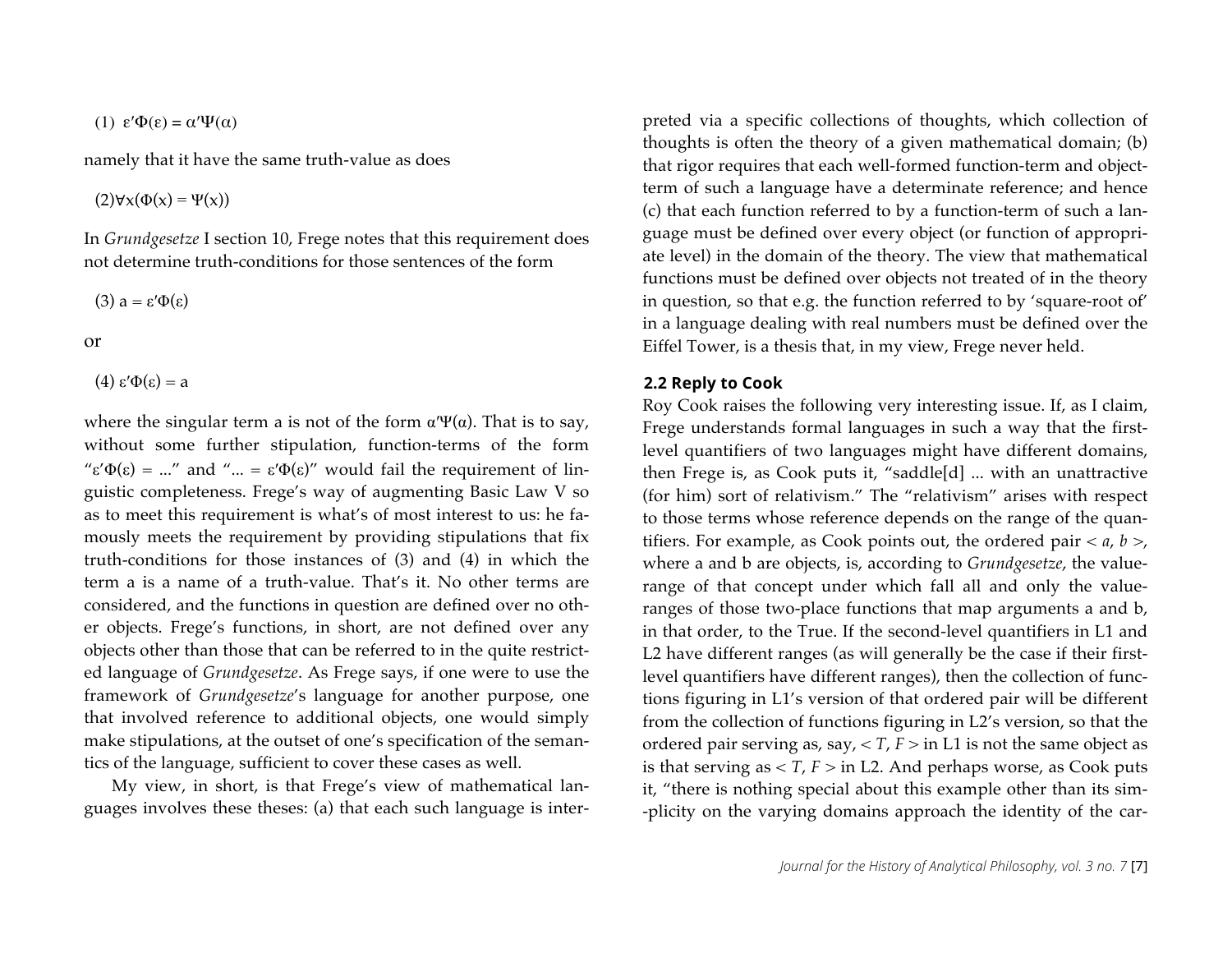dinal numbers (i.e. which 'collections' of value-ranges of functions are identified with 1, 2, ...) will also vary from domain to domain." And finally, via the same line of reasoning, we find that no 'logical object' (assuming these to be, as in *Grundgesetze*, value-ranges) can appear in the domain of two languages L1 and L2 if the domains of L1 and L2 differ in any way whatsoever. In addition to the general strangeness of this domain-relativity is the arguably unpalatable fact that from this position it follows that there is no universal domain, a seriously un-Fregean sounding conclusion.

In reply, let me begin with a certain amount of agreement: any position from which it is impossible or even difficult to understand universal first-level quantification (or universal *n*-level quantification for any *n*) is indeed one that we should not attribute to Frege. Because this thesis follows from the claim that all crosstheory identity-statements involving mathematical objects are false, this latter thesis too is one that does not fit well with Frege's general mathematical or semantic views, and ought not to be attributed to him.

As to disagreement: The first thing to note is that there are no cross-theory identity sentences of the kind Cook has in mind. No such sentence is well-formed in any Fregean language.

Nevertheless, one might think, we, the speakers of something other than (say) the *Grundgesetze* language, ought to be able to raise, in our language, the identity-questions Cook discusses, and ought to be able to go through just the kind of reasoning Cook outlines for us, to the effect that the relevant sentences (even if not Frege's) are in fact false. We ought to be able to say, for example, "The singular term *t* of L1 refers to the same object as does the singular term *t* of L2," and what we say here should, one might think, be true or false.

The last point just suggested, i.e. that sentences of the kind in question have a truth-value, is just the point that I believe to be unfounded on Frege's view. To make the point clearly, let's consider a real example, the example of how we might compare Frege's 1884 treatment of cardinal numbers with his 1893 treatment. The number 2, for example, in *Grundlagen*, is taken to be the extension of a particular second-level concept, one that we'll call "F2". (This is the concept under which fall all and only those first-level concepts of the appropriate cardinality.) In *Grundgesetze*, by contrast, 2 is taken to be the value-range of a first-level function, specifically that function that delivers the value True for the valueranges of those functions that fall under F2. Call this first-level function "F2\*". Ignoring subtle differences over the evolution of Frege's semantic and technical views in the intervening years, let's consider a formalized version of the *Grundlagen* view, on which 2 is the value-range of F2, and ask the following question: Is *Grundlagen*'s number 2 the same object as *Grundgesetze*'s 2? As we'll abbreviate it, our question is as to the truth of this sentence:

 $(5)$  2<sub>Gl</sub> = 2<sub>Gg</sub>

When dis-abbreviated, this formula becomes essentially:

(5<sup>\*</sup>) The value-range of F2 = the value-range of F2<sup>\*</sup>

In accordance with Frege's principles, the truth-value of (5\*) should be the truth-value of the statement to the effect that F2 and F2\* return the same values for the same arguments. But here we hit a roadblock: F2 and F2<sup>\*</sup> do not take the same arguments, since F2 is second-level and F2\* first. In keeping with Frege's principles and in line with his own practice, we could, if confronted with a language in which (5\*) appears, simply make a stipulation about the truth-values of such value-range identity statements. But barring such a stipulation, and provided that our context is one in which non-equivalent such stipulations are consistent with the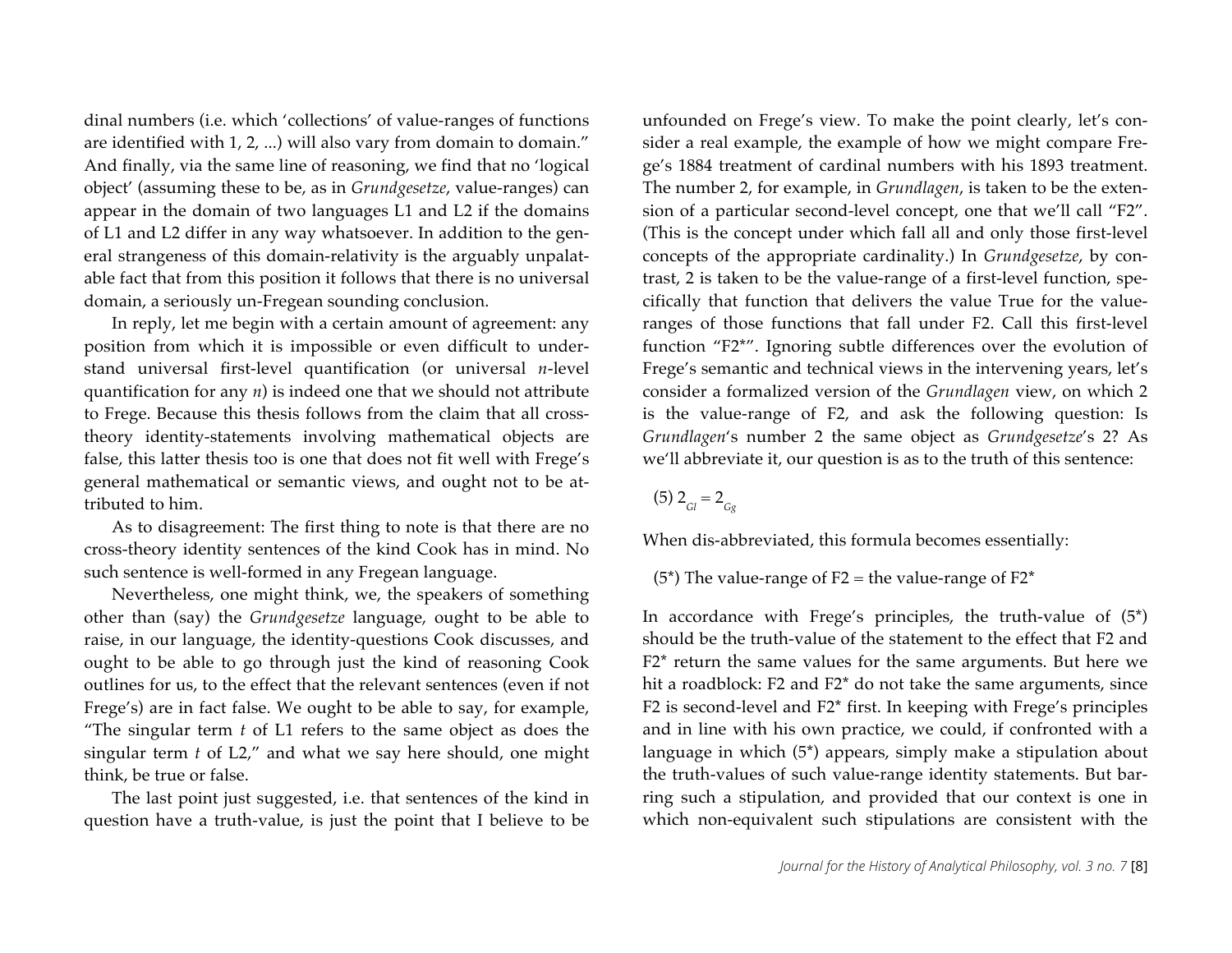rest of the semantic rules (as would be the case in the kind of addition envisioned here), there is no fact of the matter about the truthvalue of (5\*), and hence no fact of the matter about the truth-value of (5), which is to say that there is no fact of the matter about whether *Grundgesetze*'s numerals co-refer with *Grundlagen*'s.

This is not an isolated point about numerical terms. When it comes to value-range terminology generally, the truth-conditions of identity-statements of the form 'the value-range of  $\Phi$  = the value-range of Ψ' are determined by the intended role of the termforming operator 'the value-range of ...,' which is to say that they are determined by the requirement of conformity to Basic Law V, just in those cases in which Φ and Ψ are functions of the same level and arity, and are defined over the same range of arguments. Other identity statements involving value-range terms require specific additional rules if they are to be provided with truth-conditions or truth-values. And when the identity-question at issue is not one that has been settled by such rules, as will typically be the case when the question is not expressed by a well-formed sentence of a clearly-regimented language, as in the kinds of examples discussed by Cook, the question has no answer.

The idea that there is no fact of the matter about some crosstheory identity claims sits uncomfortably with a robustly platonic view of the nature of the objects involved in those claims. But it is the natural position to take, as I see it, if one shares Frege's view of the nature of discourse about those objects, and specifically about such objects as value-ranges and numbers. On that view, valueranges are those objects identity-claims between which are equivalent to universally-quantified generalizations about associated functions; cardinal numbers are those objects identity-claims between which are equivalent to statements of equi-cardinality between concepts, and so on. Given this understanding, determinate reference to a number or to a value-range does not require determinacy of truth-value for other, unrelated identity-sentences; such a requirement, when present, is pressed upon the theorist only by demands of rigor, and covers only the well-formed sentences of the language in question. That typical languages involving number-terms or value-range terms will leave most such identityquestions undecided is exactly what we should expect, given a Fregean view of reference to such objects. Finally: the existence of languages whose quantifiers range over absolutely everything is not in any straightforward way ruled out by the Fregean picture sketched here.

## **2.3 Reply to Wehmeier**

Kai Wehmeier raises another interesting and important collection of issues surrounding the topic of Frege's requirement of totality for functions. Wehmeier's worries about my reading of Frege on this point concern not so much the ontological implications, but rather the issue of how best to interpret some critical passages in *Grundgesetze*. Most important here is *Grundgesetze* I,10, in which the following things happen:

(i) Frege notes that while Basic Law V determines that (1) and (2) above are coreferential, "we have ... by no means yet completely fixed the reference of a name such as 'ε'Φ(ε)'."

(ii) Frege notes that the only kinds of Grundgesetze sentences whose truth-conditions haven't been determined by Basic Law V are those identity-sentences of the form " $\varepsilon'\Phi(\varepsilon) = ...$ " or "... = ε′Φ(ε)", where the ellipsis is filled in by a sentence, i.e. by a name of a truth-value. (This is because all of the other function-signs in the language are definable in terms of identity, value-range abstraction and the logical resources of the theory, and the only singular terms in the language, other than those of the form "ε′Φ(ε)," are names of truth-values.)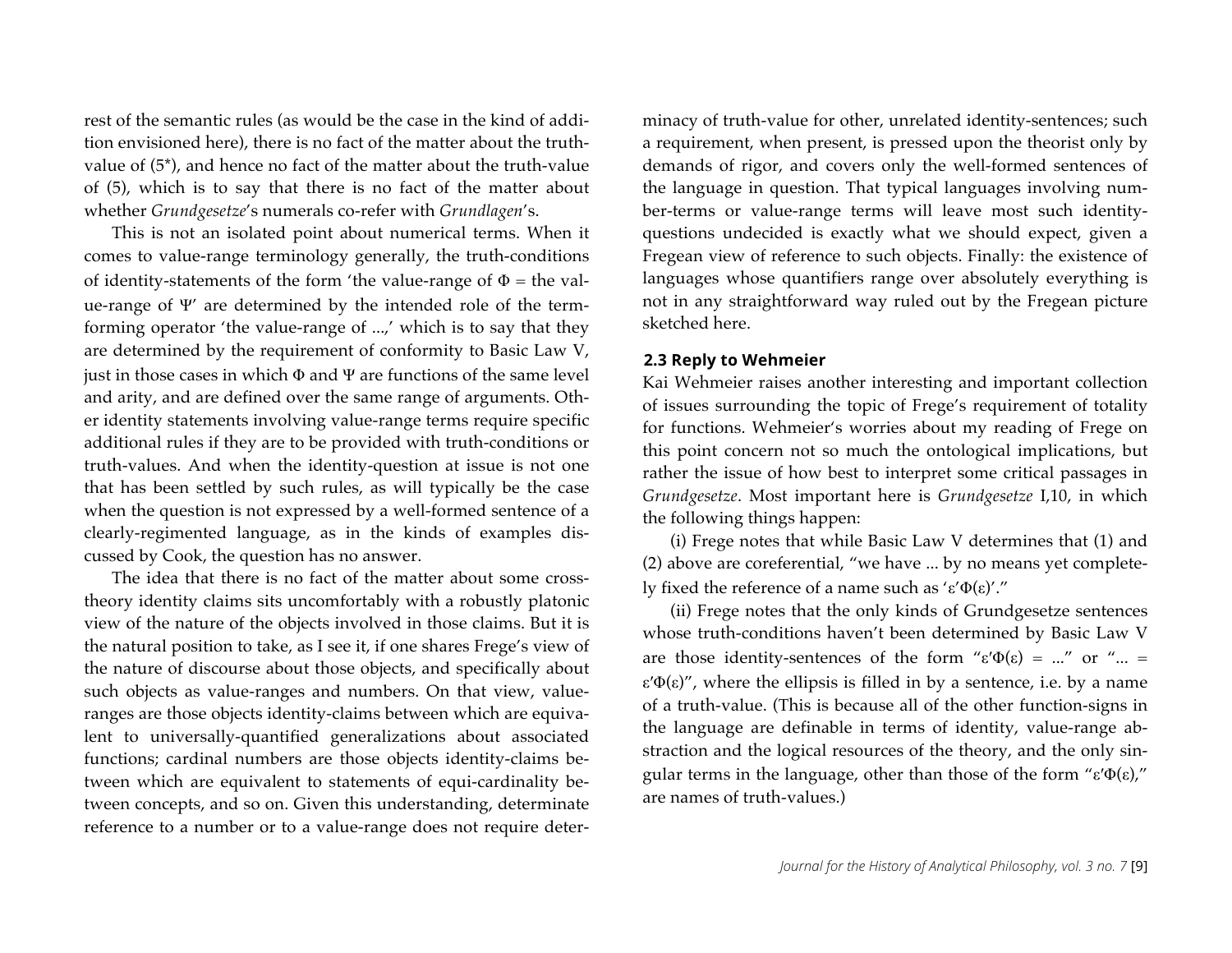(iii) Frege proves that there's more than one way in which one might remove, or "resolve" the indeterminacy, consistent with the semantic rules already in place. (iv) Frege chooses one such way of resolving the indeterminacy: he stipulates that sentences of the form "ε′Φ(ε) = ..." and "... = ε′Φ(ε)" shall refer to the True if either (a)  $\Phi$  is a concept under which only the True falls and the ellipsis is filled in by a term that refers to the True, or (b)  $\Phi$  is a concept under which only the False falls and the ellipsis is filled in by a term that refers to the False; such sentences shall refer to the False otherwise.

The question, for us, is that of what Frege is doing in step (iv). When he claims to be "resolv[ing]" an "indeterminacy," I take it that he means that, prior to the stipulation in question, there is no fact of the matter about whether e.g." $\varepsilon'(\varepsilon = (\forall x)x = x)$ " co-refers with" $(\forall x)x = x$ ". That's what he means when he says, in our (i) above, that, prior to the stipulation to be given in (iv), we have "by no means completely fixed the reference of" value-range terms. We haven't completely fixed their reference because we haven't said enough to do what's required for reference-fixing in Frege's official story (see *Grundgesetze* I, 29): we haven't said enough to provide truth-conditions for each well-formed sentence in which the term appears. The point of the step (iv) stipulation is to supplement the incomplete semantic information provided by Basic Law V, and make it the case that each well-formed *Grundgesetze* sentence has a truth-value.

Wehmeier's view, on the contrary, is that the indeterminacy left by Basic Law V is an epistemic one: it's not that the sentences in question lack truth-value; it's rather that we just don't know what the truth-value is. On this view, the introduction of the value-range term-forming operator, together with Basic Law V, settles determinate reference on value-range terms, and hence settles

truth-values on all identity-sentences involving those terms; it's just that we, in our limited state of knowledge, don't know what these truth-values (or even truth-conditions) are.

The argument Wehmeier offers in favor of the epistemic reading of the indeterminacy turns on Frege's permutation argument at Grundgesetze I, 10; our (iii) above. The permutation argument is this: Suppose X is a 1-1 function on objects. Then for arbitrary objects *α* and *β*, *X*(*α*) = *X*(*β*) if and only if *α* = *β*. From this it follows that the identification of the truth-value of "ε' $Φ(ε) = α'Ψ(α)$ " with that of " $(\forall x)(\Phi(x) = \Psi(x))$ ", as given by Basic Law V, is compatible with two distinct ways of assigning reference to terms of the form " $\varepsilon'$  $\Phi(\varepsilon)$ ", given only the supposition that there is such a non-trivial function X. Wehmeier's view is that this argument presupposes that, prior to the stipulation of our (iv), the value-range terms have reference, in a way that fixes the truth-values of all identitysentences in which they appear. But notice that no such comprehensive presupposition is relevant: the argument presupposes simply that the truth-value of "ε' $Φ(ε) = α'Ψ(α)$ " is the same as that of " $(\forall x)(\Phi(x) = \Psi(x))$ ", as given by Basic Law V; no presumption is made about the truth-values of other sentences. Indeed, as I see it, the point of the argument is precisely to establish that there are additional identity-statements whose truth-values have not yet been fixed.

The stipulation itself, our (iv) above, is difficult to square with Wehmeier's reading of I, 10. On that reading, the truth-values of all identity-sentences involving value-range terms are fixed prior to the Section-10 stipulation, with the result that the stipulation made there is either redundant (since it's already the case that the term " $\varepsilon'(\varepsilon = (\forall x)x = x)$ " co-refers with all true sentences), or is in conflict with the semantics of the language (since it's already the case that such terms do not co-refer with all true sentences). Nei-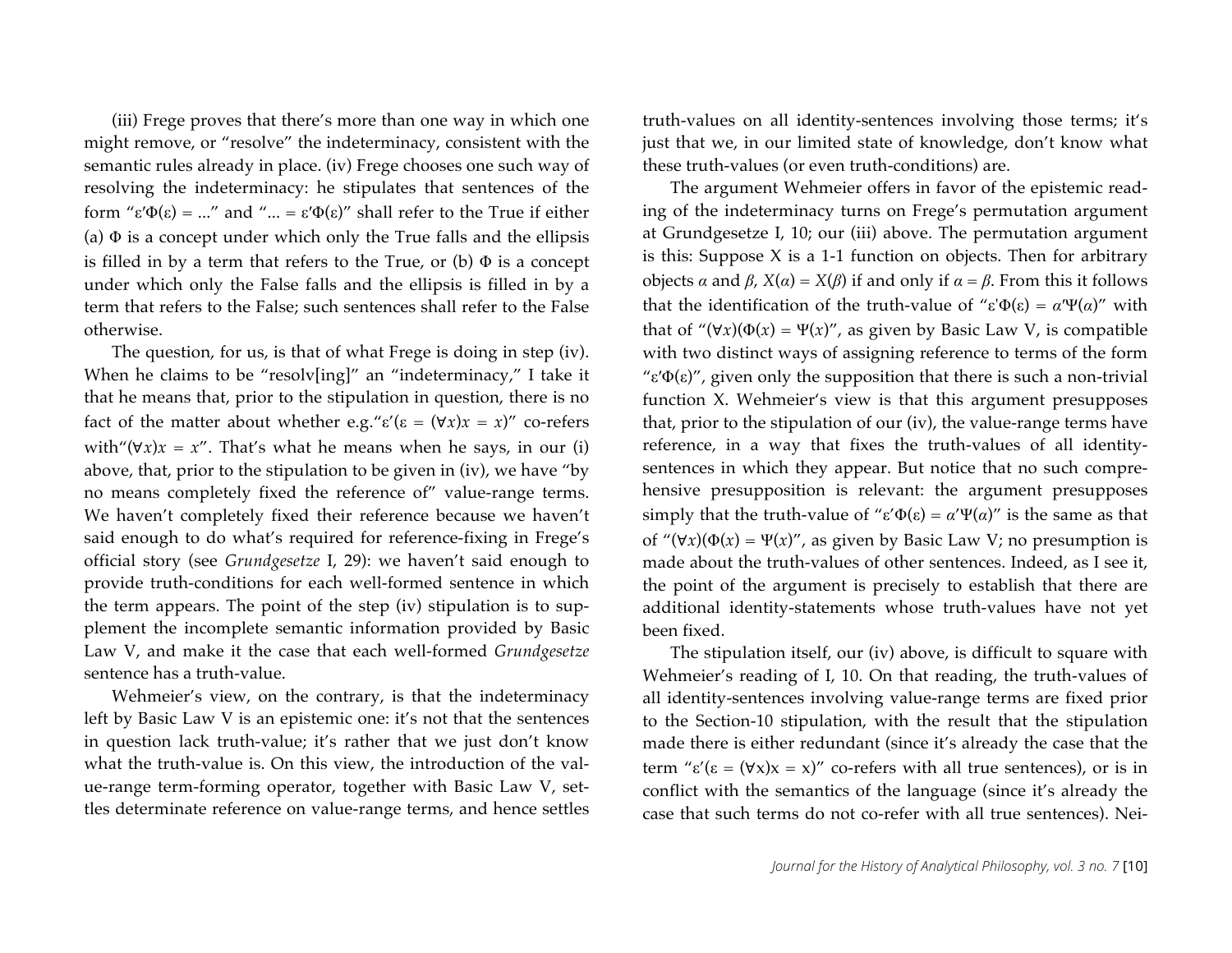ther of these options makes sense of Frege's claim to be eliminating, via stipulation, an indeterminacy left prior to I, 10.

A second important passage to which Wehmeier draws attention is *Grundgesetze* I, 34, at which Frege defines the application function sufficiently broadly to cover arguments that are not value-ranges, and to the immediately-succeeding sections 35 and 36, in which Frege discusses the possibility of arguments that are not value-ranges. In each of these cases, as Wehmeier points out, Frege's discussion of how to treat arguments that aren't value-ranges makes it clear that he envisions the use of the sentence-forms in question in theories whose domain includes objects other than value-ranges. The right thing to say about these passages, as I understand it, is that Frege is here setting up the formal apparatus that he's about to wield in a context that happens to include only value-ranges (as we can tell from his proof of referentiality in I, 30- 31 ). But he clearly takes it that the framework established in the early sections of *Grundgesetze* is to be broadly applicable in the formalization of other, broader theories, as he suggests at the end of I, 10, when noting that the introduction to a language of this kind of new objects will bring with it the requirement of new stipulations so as to maintain linguistic completeness.

Further passages examined by Wehmeier include the p. 18 footnote. Here the matter is straightforward: Frege is not rejecting in this note the possibility that all terms refer to value-ranges, but instead the possibility that all terms refer to singleton valueranges, so that each object is identical with the value-range of a concept under which it alone falls. As Frege points out, this idea is in conflict with the existence of concepts under which more than one thing falls.

Regarding full interpretation: Frege's view of mathematical work is that it involves the use of fully-interpreted languages, languages each of whose well-formed sentences expresses a single determinate thought. One might take it, and Wehmeier does take it, that this view is in conflict with the idea that Frege tolerates "variable domains." Here, I take it that there is simply a terminological unclarity. Frege does not tolerate variable domains in the modern sense in which a given language (or theory) is susceptible to reinterpretation. The sense in which he (on my view) tolerates the standard mathematical practice of investigating theories of the reals, theories of the integers, and so on is just that he holds that different mathematical languages, and hence different theories, can be about different domains. While this does mean that a given typographical complex of symbols can in one theory have a different sense and reference than it has in another, this is no difficulty for Frege, but simply an instance of distinct but typographically similar languages. Theories, for Frege, are collections of thoughts, each of which has a single, determinate domain.

Wehmeier raises the interesting point that, if two theories have different mathematical domains, then their Basic Law V sentences will involve quantification over different collections of functions, with the result that each theory will have a different version of Basic Law V. As to the status of cross-theory identity statements, see my reply to Cook, above, for the view that things are not quite as simple as they might appear. Nevertheless, it is true that when a theory has a non-universal domain, its version of Basic Law V will be a restriction of the fully-general V to the domain in question. This is, I take it, exactly as it should be. Wehmeier raises the worrying possibility that this state of affairs undermines the claim of Basic Law V to be a law of logic. For if there is a domain without the required collection of value-ranges, then V will be false when affirmed of this domain. And, one might think, a law of logic is not the kind of thing that can be "false of" any domain. But here, the apparent difficulty is not a difficulty for Frege. Frege does not subscribe to the modern view of the laws of logic as "true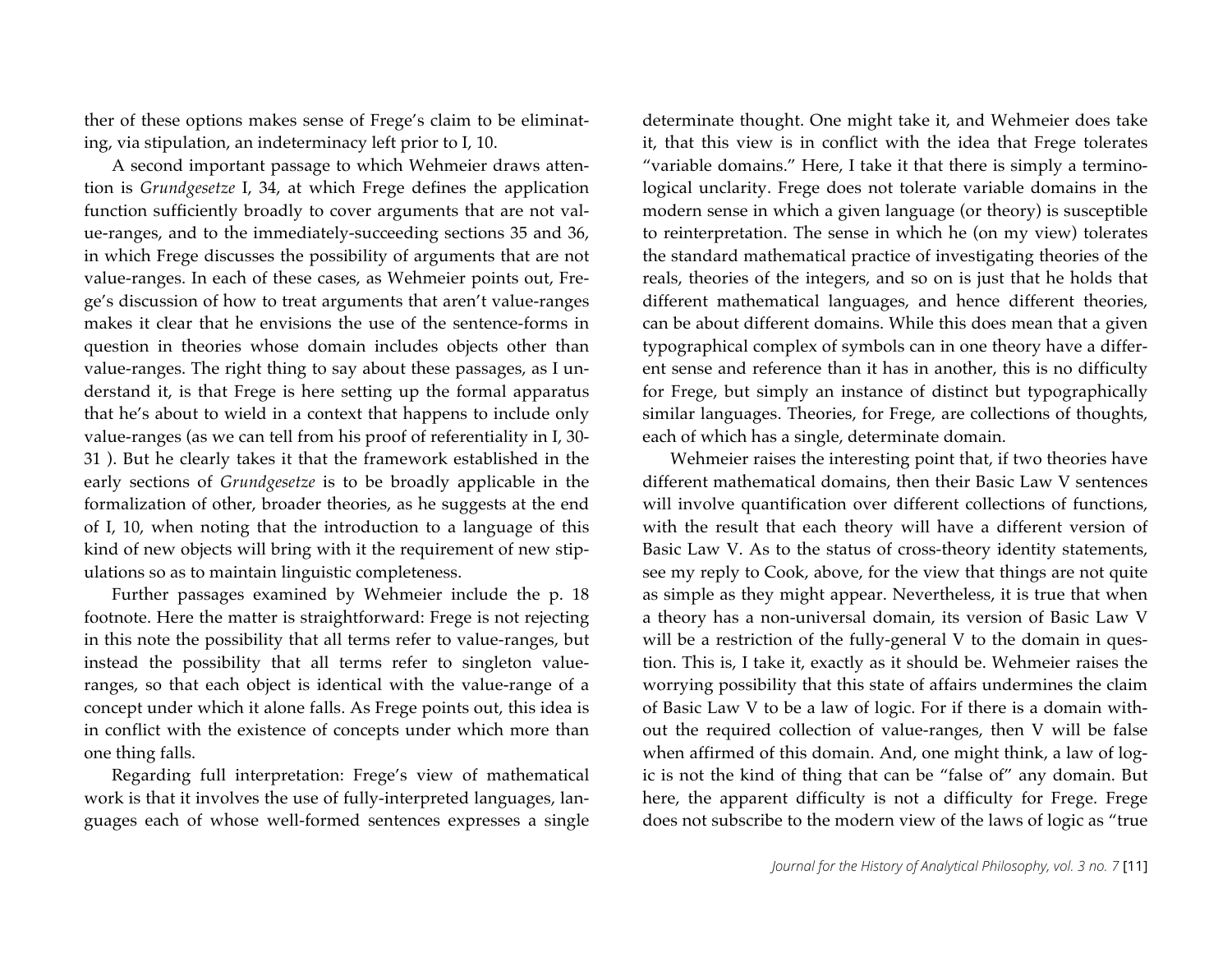in" every domain: his laws of logic quite explicitly contain existential commitments falsified by, e.g., any finite domain, any domain lacking value-ranges, and so on. Basic Law V is a self-evident truth, in Frege's view, and a law of logic; this means that if one's theory is to satisfy the laws of logic, then its domain must contain a value-range for every function, and the value-ranges must obey Law V.

#### **2.4 Reply to Rossberg**

Marcus Rossberg draws attention to a central issue in Frege's logicist project, the issue of how best to understand the justification for Basic Law V. Frege characterizes the inference from the righthand side to the left-hand side of V as a "conversion" that is legitimated immediately by a "basic logical law."<sup>7</sup> We now know, sadly, that he was mistaken here: the ontological demands of the identity-statement on the left are steeper than are those of the universal generalization on the right, and the term-forming operator appearing on the left (unlike anything on the right) provides the means for forming names to which no object can correspond. This makes especially vivid the question of why Frege took the law to be a fundamental law of logic, and of how he understood the connection between the two sides. The issue here concerns not just the law itself, but each "conversion" justified by it: when we infer an identity-statement regarding value-ranges from a universallyquantified statement, or vice-versa, as we must do regularly in Frege's development of arithmetic, how should we understand the connection between premise and conclusion?

One possibility is to understand Frege as holding that the two sides of Basic Law V express the same sense: to affirm the identity of the value-ranges of a pair of functions is just to affirm, in different terminology, exactly what's affirmed when we say that those functions take the same value for each argument. If this is how

Frege understands it, then Basic Law V is of course a law of logic, since each instance of it is a biconditional linking a given sense to itself. Frege himself seems to claim as much in one (but only one) passage, the infamous remark in "Function and Concept" (p. 10, quoted by Rossberg above).

As Rossberg observes, however, this way of understanding Frege's view of Basic Law V does not fit well with the understanding of sense that Frege expresses in most of his post-1891 work, including *Grundgesetze*. The picture one cannot fail to take from most of Frege's remarks about sense is that the informativeness of an identity-statement (or a biconditional), which is to say its nonvacuousness, turns on its not expressing the same sense on each side, but on linking terms or statements with different senses. Because instances of Basic Law V are clearly (and were clearly understood by Frege to be) non-vacuous, there are strong reasons to take Frege's considered opinion to be one on which the two sides of V express, despite the stray remark in 1891, distinct senses. As Rossberg observes, a further reason in favor of this reading is that, despite a large number of straightforward opportunities to do so, Frege never again claims that the two sides of V express the same sense, and even seems carefully to avoid doing so.

My own view is that Frege does not have a clear position on the issue, largely because he does not have clear criteria of senseidentity. He does lay down some clear and important parameters, for example that if two pieces of language have the same sense, then they have the same reference, and that if two pieces of language express the same sense, then their substitution one for another preserves logical equivalence. He also relies on the considerably less-clear connection noted above between informativeness and distinction of sense. But this leaves a lot of gray area, an area into which Law V falls quite squarely. Reading between the lines, one gets a sense of Frege's being pulled in two directions on this